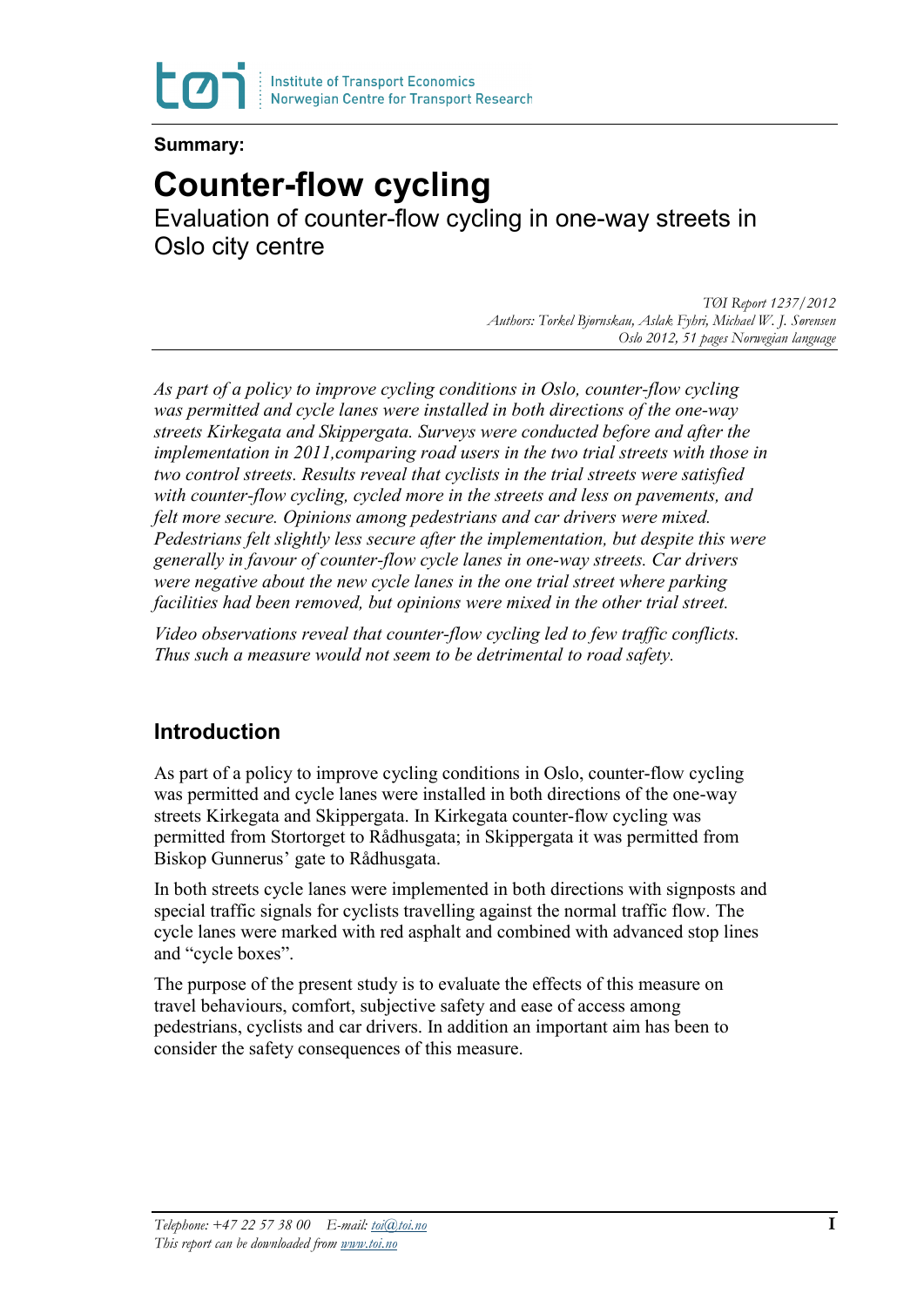## **Method**

The evaluation was conducted as a before/after study in the trial streets, using two other streets as control streets. We conducted interviews with cyclists, pedestrians and car drivers in both the experimental streets and the control streets, before and after the measures were implemented, i.e. in May-June 2011 and May-June 2012. Counter-flow cycling was permitted and cycle lanes in both directions were installed in the experimental streets on  $29<sup>th</sup>$  August 2011.

Interviews were conducted using a standardized questionnaire with some slight adjustments made according to the different road user groups. In addition to the interviews cycle traffic in all four streets was counted by the City agency responsible for the measure, both before and after measure implementation. They also counted cycle volumes in different directions, the number cycling on the pavements and the number cycling against red lights. They also registered whether motorized road users (e.g. mopeds) increased counter-flow driving in the experimental streets as a response to the measure.

In order to investigate the road safety consequences of permitting counter-flow cycling, the road users were asked how safe they felt traffic conditions were in the streets before and after counter-flow cycling was allowed. We also studied the level of traffic conflicts in one of the experimental streets (Skippergata) by use of video recordings. More than 70 hours of footage was recorded and analyzed.

A traffic conflict is an event where one or more road users have to brake abruptly or to turn sharply away to avoid collision.

## **Results**

### **Cyclists are satisfied, they cycle more and use the pavements less**

Cycling increased in the experimental streets after the measures were implemented, and cycling on pavements were reduced. Cycle counts reveal that cycling volumes increased by approximately 50 percent, both in Kirkegata and in Skippergata, while cycling volumes decreased in the control streets. Cycling against the normal traffic flow increased in the experimental streets in particular, indicating that the cyclists to a large degree were using the new counter-flow cycling lanes. Some of the increased cycle traffic may be the result of transfer of cycle traffic from neighbouring streets.

Cycling on pavements was reduced from 47 percent to 22 percent in Kirkegata and from 23 percent to five percent in Skippergata. The main reason why pavement cycling is greater in Kirkegata is that its pavements are very broad compared to those in Skippergata and elsewhere. In the control streets the proportion of cycling taking place on the pavements did not change from 2011 to 2012.

In the interviews cyclists also stated that they cycled less on the pavements in the experimental streets after counter-flow cycling was permitted. They considered the cycle conditions to be very good both in Kirkegata and in Skippergata after introduction of the measure. In contrast, in 2011 the cyclists were very dissatisfied with the cycle conditions in these streets. In general the cyclists stated very clearly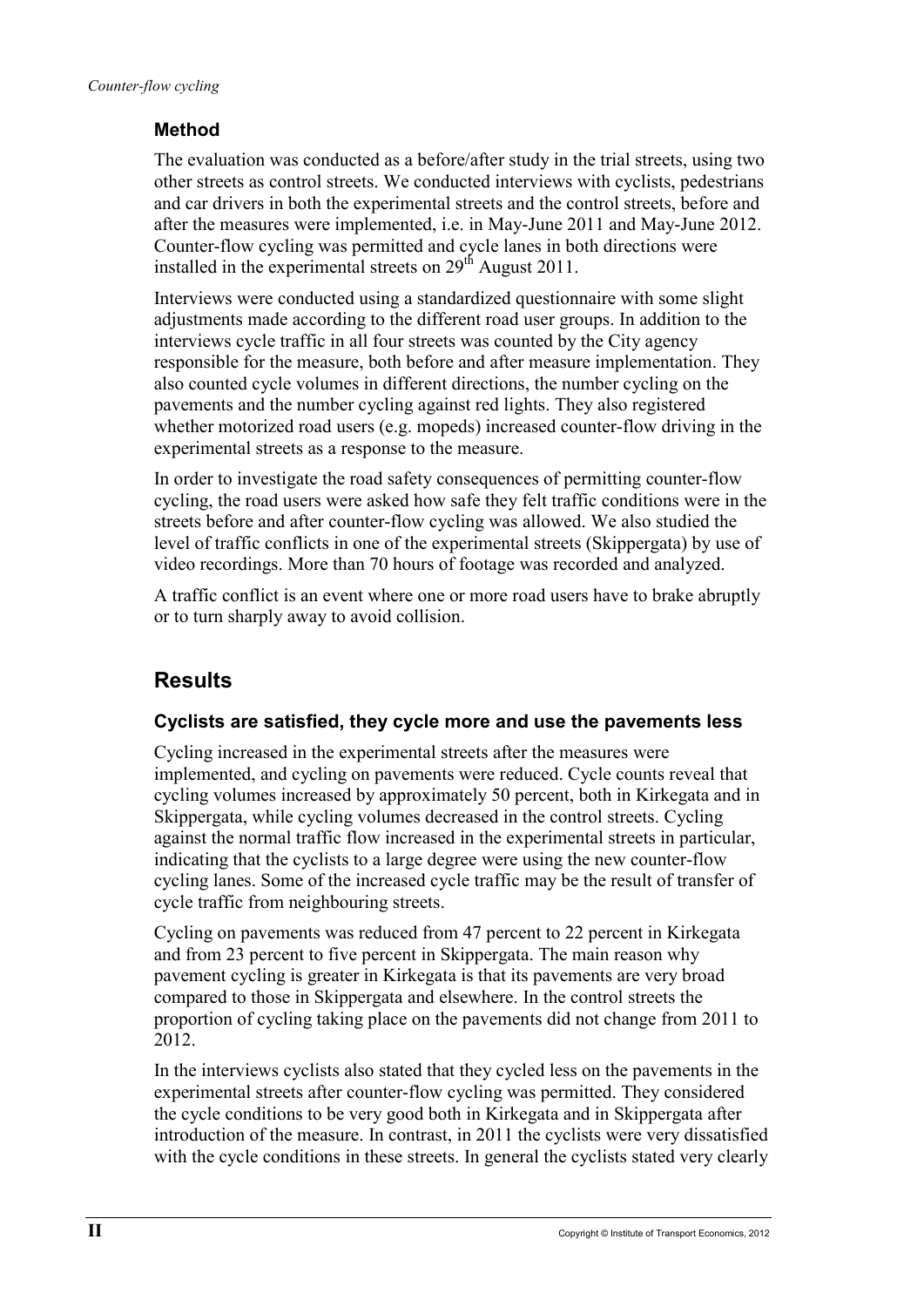that it is sensible to permit counter-flow cycling and to implement marked cycle lanes in both directions in one-way streets in the city-centre.

#### **Pedestrians do not notice much difference**

Pedestrians were somewhat more insecure in the experimental streets after counter-flow cycling had been permitted. However, they considered cycling on the pavements to be less of a problem than before. The insecurity they reported may be due to the fact that they now had to consider traffic from both directions when crossing the street. They also felt that the conditions for pedestrians in the experimental streets had worsened somewhat after counter-flow cycling had been allowed.

It is possible that the pedestrians felt conditions to be worse because there was quite a lot of construction work going on in both trial streets during the after period. This work blocked pavement access in certain areas on both streets, forcing pedestrians out into the traffic lanes. It is thus possible that pedestrian attitudes reflect these adverse conditions and not the fact that counter-flow cycling has been allowed.

One indication that this might be the case is that most of the pedestrians in all four streets felt that counter-flow cycling combined with marked cycling lanes in both directions is a sensible measure, and that there were no indications that the opinions about this are less positive in the experimental streets than in the control streets.

#### **Car drivers are sceptical**

Car driver opinion about counter-flow cycling differed between the two experimental streets, Kirkegata and Skippergata. Drivers in Kirkegata stated clearly that conditions for drivers were worse after counter-flow cycling had been allowed. This is not surprising given that all car parking areas were removed when the cycling lanes were installed in Kirkegata. Access for delivery of goods to shops was also reduced by the installation of cycle lanes.

In Skippergata there were no differences in driver opinion about the conditions for car driving before and after the cycle lanes were installed and counter-flow cycling was permitted. Furthermore there were no differences in how safe they felt it was to drive in the street. In Skippergata, more drivers stated in 2012 that counter-flow cycling is a sensible traffic measure than they did in 2011.

If survey responses for two experimental streets are grouped together, there is no statistically significant change in the percentage who believe that counter-flow cycling and bike lanes in both directions is sensible.

Both car drivers, cyclists and pedestrians believe that it is good that cycle lanes are indicated by red-coloured asphalt.